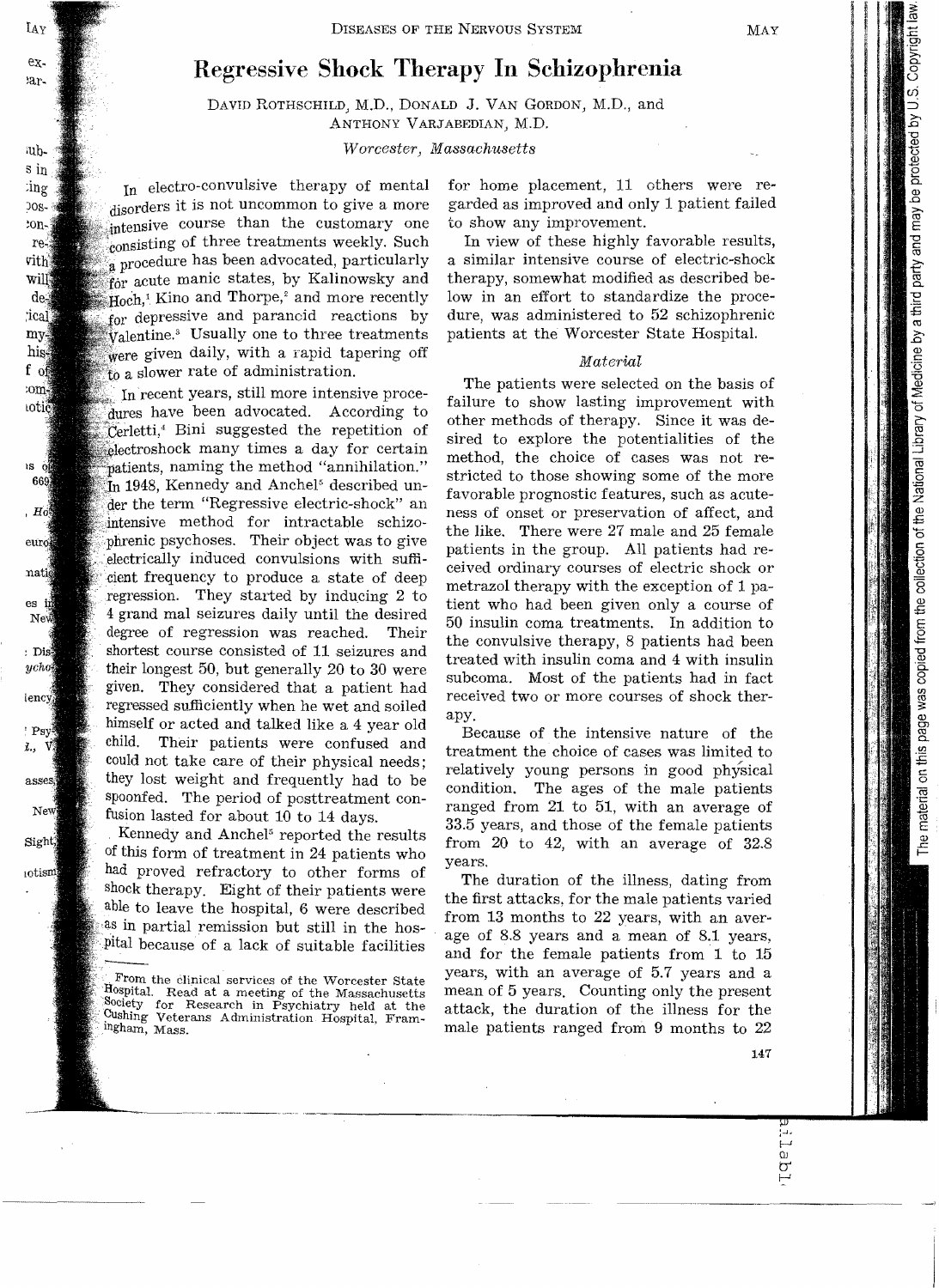years with an average of 7.1 years and a mean of 4.5 years, and for the female patients the range was from 7 months to 15 years with an average of 3.8 years and mean of 2.2 years.

### Method

It was decided to standardize the method by giving 4 grand mal seizures daily, spaced so that 2 were given in the morning at one to two hour intervals and 2 in the afternoon, for 7 consecutive days, the aim being to produce a total of 28 major seizures in each case. This aim could not always be accomplished, for certain patients built up such a tolerance that they sometimes had petit mal attacks and major convulsions could not be produced without exceeding what was considered to be a safe dosage. Thus, of the 27 male patients, 1 received only 14 major seizures and another 17; 4 patients sustained 21 and 7 patients sustained from 22 to 27 grand mal attacks, All the male patients were able to finish the course of treatment. Among the female patients, 1 was discontinued from treatment after 12 major seizures because of marked resistiveness, refusal to eat or drink and consequent dehydration. Another was discontinued after 20 seizures because of refusal to eat or drink, and in a third case treatment was stopped after 23 seizures, when the patient developed a rapid and irregular heart rate which lasted for 18 hours. In a fourth case the treatment was stopped after 24 seizures because the patient appeared to be in a state of prostration and collapse. This patient recovered after a few days' rest in bed with no untoward results.

By the end of this intensive course of treatment practically all patients showed profound disturbances. They were dazed, out of contact and for the most part helpless. All showed incontinence of urine, and incontinence of feces was not uncommon. Most of them were underactive and did not talk spontaneously. Many failed to respond to questions but a few patients would obey simple requests. They appeared prostrated and apathetic. At the same time most of them whined, whimpered and cried readily, and some were resistive and petulant in a childish way. They could usually be made

to walk if led and supported, but their movements were slow, uncertain and clumsy. Most of them liked to be coddled. Masturbation was not uncommon. They seemed to have lost all desire to eat or drink and showed no discrimination as to what they were eating. They had to be spoonfed, and most of them lost from 3 to 12 pounds in weight during the course of treatment. They could not dress themselves and none of those tested during this period could complete the task of extracting a match from a match box and lighting the match.

The foregoing symptoms usually began to appear during the course of treatment, but became fully developed at the end of the course and lasted for approximately one to two weeks thereafter. Recovery was gradual, with the ability to walk, to feed oneself and to talk ordinarily being re-established within a week after termination of treat· ment. Incontinence usually ceased at about this same time. Interest in their own appearance and in persons or objects was shown as a rule for the first time during the second post-shock week.

Our procedure was to treat from 5 to 7 patients at one time, with a special nurse and 2 student nurses assigned to the group during the hours of treatment. This nurse continued to care for the patients for several weeks after the termination of treated ment and was the leader in a planned gram of rehabilitation in which habit training, occupational therapy and recreational activities were stressed. It is our impression that this program of rehabilitation was an important factor in producing improvers ment.

# *Results*

The results at the end of a follow-up  $p_{\mathcal{B}}$ riod ranging from 3 to 15 months are sented in Table 1. Of the total group,  $13$ patients have been out of the hospital form periods varying from 3 to 12 months.  $\frac{10}{4}$ addition to these patients, 5 patients had been home on visit for periods of from  $2^{10}$ 9 months, but they were returned to the host pital because of a recurrence of symptoms. Among the patients remaining in the hospite tal, 6 are able to go home on week-end viss its and 5 are on open wards.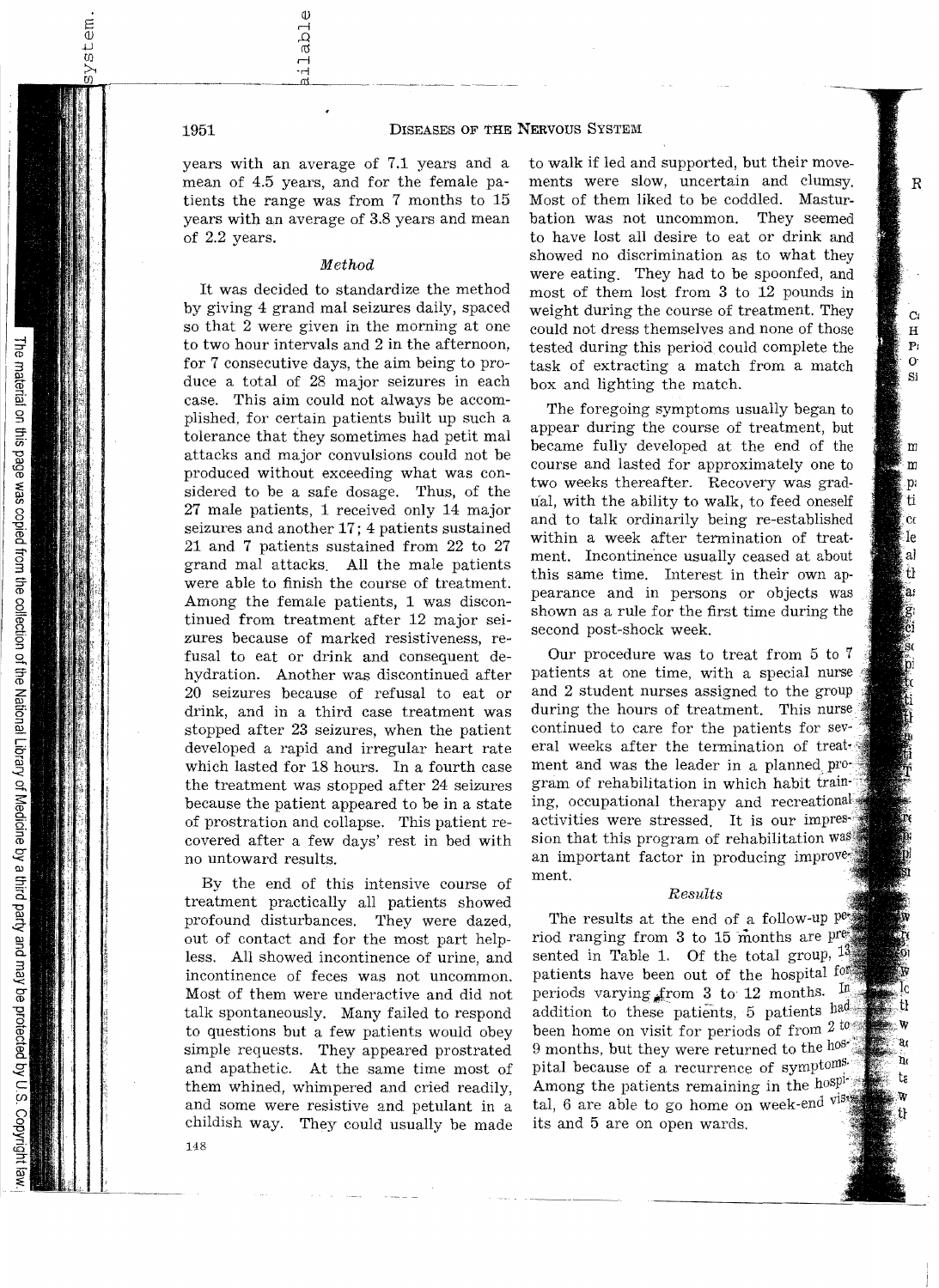# TABLE 1 TABLE 2

# RESULTS OF REGRESSIVE SHOCK THERAPY IN RESULTS OF REGRESSIVE SHOCK THERAPY IN

| Type of<br>Schizo-<br>pherina    | 7<br>Number<br>Cases | Discha<br>ã | Improved<br>Much | Improve | Slightly<br>improved | Unim.<br>prove |
|----------------------------------|----------------------|-------------|------------------|---------|----------------------|----------------|
| Catatonic                        | 10                   | 3           |                  | 2       | 2                    |                |
| Hebephrenic                      | $\therefore$ 12      | 2           |                  | 3       |                      | հ              |
| Paranoid                         | 11                   |             |                  |         | 2                    |                |
| Other Types  14                  |                      | 3           |                  | 3       | 5                    | 5              |
| simple                           | 5                    |             |                  | 2       |                      | 2              |
| $_{\rm Total}$ $_{\ldots,\rm s}$ | 52                   | 13          | 5                | 14      | 11                   | 22             |

With respect to the. degree of improvement noted, 5 patients were regarded as much improved. This term is used for those patients making a good social and occupational adjustment outside the hospital under conditions approximating their prepsychotic level. However, they showed slight residuals, such as poor judgment, shallow or loose thinking, or mild disturbances of affect and associations. Fourteen patients were regarded as improved; they were making a de-Cidedly better adjustment, functioning reasonably well, some of them outside the hospital, though still showing psychotic symptoms and requiring supervision. Eleven patients were slightly improved in the sense that some of their symptoms were less pronounced and their adjustment to the routine of hospital life was somewhat better. Twenty-two patients were unimproved.

A scrutiny of Table 1 indicates that the results were slightly more favorable in the paranoid form than in other types of schizophrenia, but the number of cases was too small to render this finding significant.

As might be expected, the best results were obtained in patients with illnesses of relatively short duration. This is brought out in Table 2. Thus, none of the patients Whose present attack of illness had lasted longer than 5 years was out of the hospital, though a few of these patients showed Worth-While improvement in their hospital adjustment. Also, a better prognosis was noted in patients who had had earlier attacks with good or partial remissions; there Were 13 patients in this category and 6 of them were out of the hospital.

# 52 CASES OF SCHIZOPHRENIA SCHIZOPHRENIA ACCORDING TO DURA'fION OF ILLNESS

| Duration<br>of Illness<br>ಗ<br>ದಿರ<br>ದಿರ<br>(Present<br>Attack) | hischa<br>ភ | Much<br>mpr | Impro | ភូ ទ | Ω, |
|------------------------------------------------------------------|-------------|-------------|-------|------|----|
| Under 3 years 22                                                 |             | 5           |       |      | 10 |
| 3-5 years  12                                                    |             |             | 5     |      | 5  |
| 5-10 years  11                                                   |             |             |       |      | 3  |
| 10 years                                                         |             |             |       |      |    |

# Comment

The foregoing results are less favorable than those of Kennedy and Anchel<sup>5</sup> but more favorable than those recently reported by Weil,<sup>6</sup> who used regressive electroplexy in 18 patients with no lasting beneficial effect. In 36 per cent of our patients considerable improvement occurred and in 21 per cent slight improvement was noted. In 25 per cent of the total group return to the community was accomplished. Five other patients had to be brought back to the hospital after they had been at home for from 2 to 9 months. This suggests the likelihood that with a longer follow-up period, a recrudescence of symptoms may occur in some of the patients who are now adjusting welL Even so, the results are encouraging because they indicate that a certain number of patients who are intractable to customary methods of treatment and who appear to be advanced schizophrenics still possess surprising potentialities for improvement. The fact that this improvement may be only temporary should stimulate further research in the field of therapy for such patients.

The question arises whether regressive shock therapy may produce permanent cerebral damage. Our patients did not show any significant neurologic changes, and clinical psychiatric observations did not reveal any organic mental impairment apart from the temporary changes already described. More detailed psychologic studies are being performed, but as yet the number of patients tested is too small to warrant any conclusions. Electroencephalograms were taken in many of the cases before, during and after the course of treatment. The observations have been reported by Callaway,<sup>7</sup>